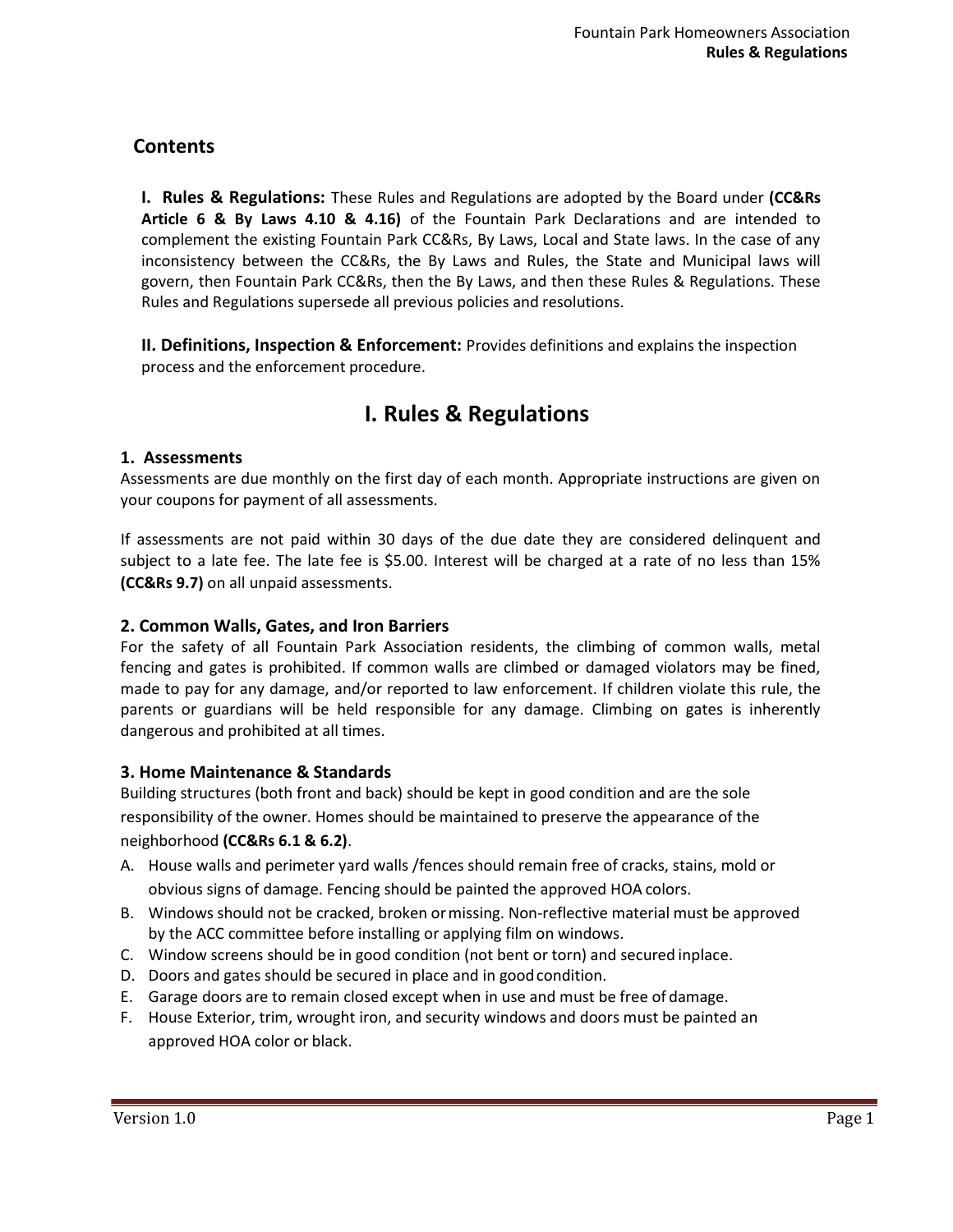# **4. Exterior Paint**

Exterior Paint must match, standard Fountain Park Homeowners Association colors, i.e., Cienega Brown, Fountain Park Beige and Weathered Coral. These colors must be purchased from Dunn-Edwards Paint, and applied as purchased. (Note: Purchaser is entitled to a Fountain Park discount on the purchase of the paint. Fountain Park HOA Discount codes are on file at the Broadway & Prudence store).

- A. Check the website for more details on the base and the trim colors for the homes and walls.
- B. All exposed wood fencing must be painted in the approved colors.
- C. All wrought iron shall be painted black or one of the approved colors.
- D. All slump block walls visible from the street shall be Cienega Brown with a trim color for the cap.
- E. House Exterior, trim, wrought iron and security windows and doors must be painted an approved HOA color or black.
- F. The Board has the authority to require the homeowner to paint their home if it shows signs of streaking, peeling, fading or signs of unevenness.

### **5. Exterior Light**

Exterior Lights are the only source of lighting for our streets. Homeowners are responsible for ensuring light fixtures are in working order with bulbs of a yellow or white illumination. All exterior light fixtures should be a brass/bronze tone. Check with the management company if you have additional questions.

### **6. Home Improvements**

Improvements, alterations, repairs, or other work done to the exterior of any lot (front or back) and that can be seen from neighbors, requires prior approval of the Fountain Park Association Board after review from the Architectural Control Committee (ACC), including any modifications to the following:

- A. Walkways, driveways, any exterior changes
- B. Front door
- C. Windows, sliding doors (unless you are replacing windows & sliding doors with the same bronze trim) and/or security gates
- D. Awnings (currently not approved in Fountain Park unless through special consideration by the board)
- E. ACC recommendation and Board approval will be made based on a goal of achieving a consistent architectural design flow within the community.

Once Fountain Park ACC approval is received, you will be notified by the management company. (ACC form is available on the website or from the management office).

The Board has the authority to require correction of any non-conforming changes made to a home.

### **7. Adornments, Lighting and Decorations**

Homeowners are responsible for the maintenance and repair including replacement of light bulbs of all exterior lighting fixtures located within the owner's lots **(CC&Rs 6.2)**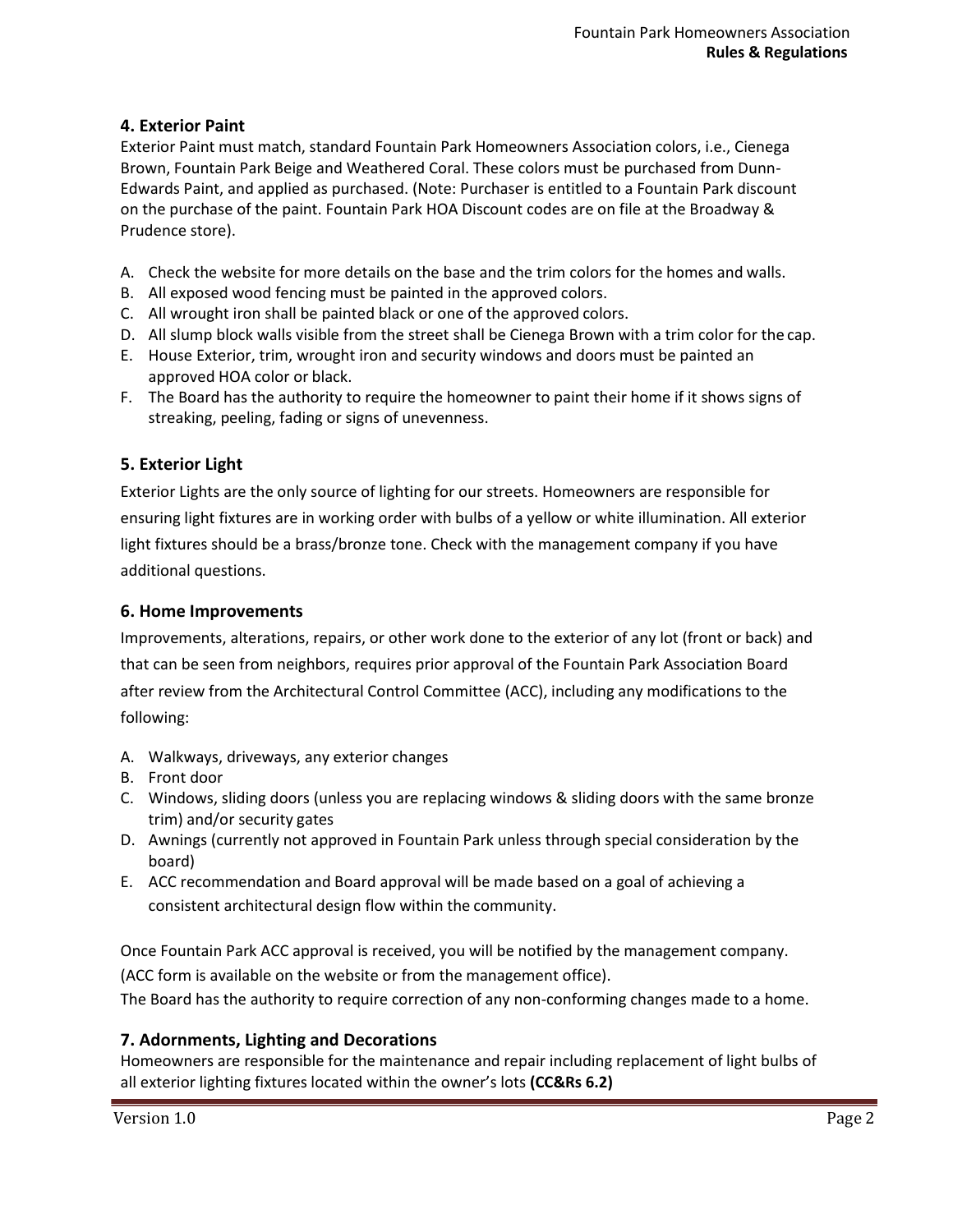- A. Temporary, holiday related items may be placed on lot no earlier than **45 days** prior and no later than 15 days after, any generally recognized holiday. *(45 days approved 11.13.2019 board mtg).*
- B. Permanent adornments including lighting and exterior decorations should complement the consistent style and theme of the neighborhood and be generally acceptable to the community.

### **8. Landscaping**

Homeowners are responsible for the maintenance of all landscaping on their lot.

#### **Inspections may be made on the following:**

- A. Homeowners are responsible for maintenance and watering of all visible potted plants.
- B. Plants must be pruned and maintained.
- C. Dead trees, palm fronds, tree stumps, dead bushes and other dead vegetation must be promptly and completely removed.

1. Do not throw your landscaping debris over your walls or into the wash area. Dispose of properly.

- **D.** Tree Encroachment Owners shall remove any trees (to include stump grinding) or shrubs from their lot which causes damage to association common area property or their neighboring properties. Owners are also responsible for any costs to repair such damage. **(CC&Rs 4.2)**
- E. Lot line and other landscaping issues between neighboring properties need to be resolved between owners.
- F. Decorative rock to be a muted earth tone.
- G. Front yards, side yards and curb lines must be kept weed-free.

### **9. Nuisance**

Refer to **CC&Rs 2.8 (page 8)** for more details. Nuisances are to be reported to the management company in writing. Anonymous faxes, letters or other forms of anonymous complaints will not be considered. (Email is acceptable).

### **10. Parking**

- A. Parking is preferred in your garage or driveway. There is no parking on any aspect of the yards.
- B. Repairs of vehicles must be done inside the garage.
- C. NO oversized vehicle, commercial-type vehicles, boats and other recreational vehicles are not to be stored in the subdivision. No parking on City Street for more than 48 hours.
	- a. **Section 20-263 Recreational Vehicles; Commercial Vehicles**.: It is unlawful to park any recreational vehicle, on the same block of any street or roadway or right-of-way thereof for any portion of any two (2) consecutive days. **(Ord. No. 10418, § 3, 6-12-07)**
- D. Parking on city streets are is subject to applicable law of 72 consecutive hours.

### **11. Pets**

A. **Leashes**: Dogs are to be kept in a fenced yard or on a leash at all times and may not run free **(Pima County Code, section 6.04.030)** The owner of a dog that is found "at large upon the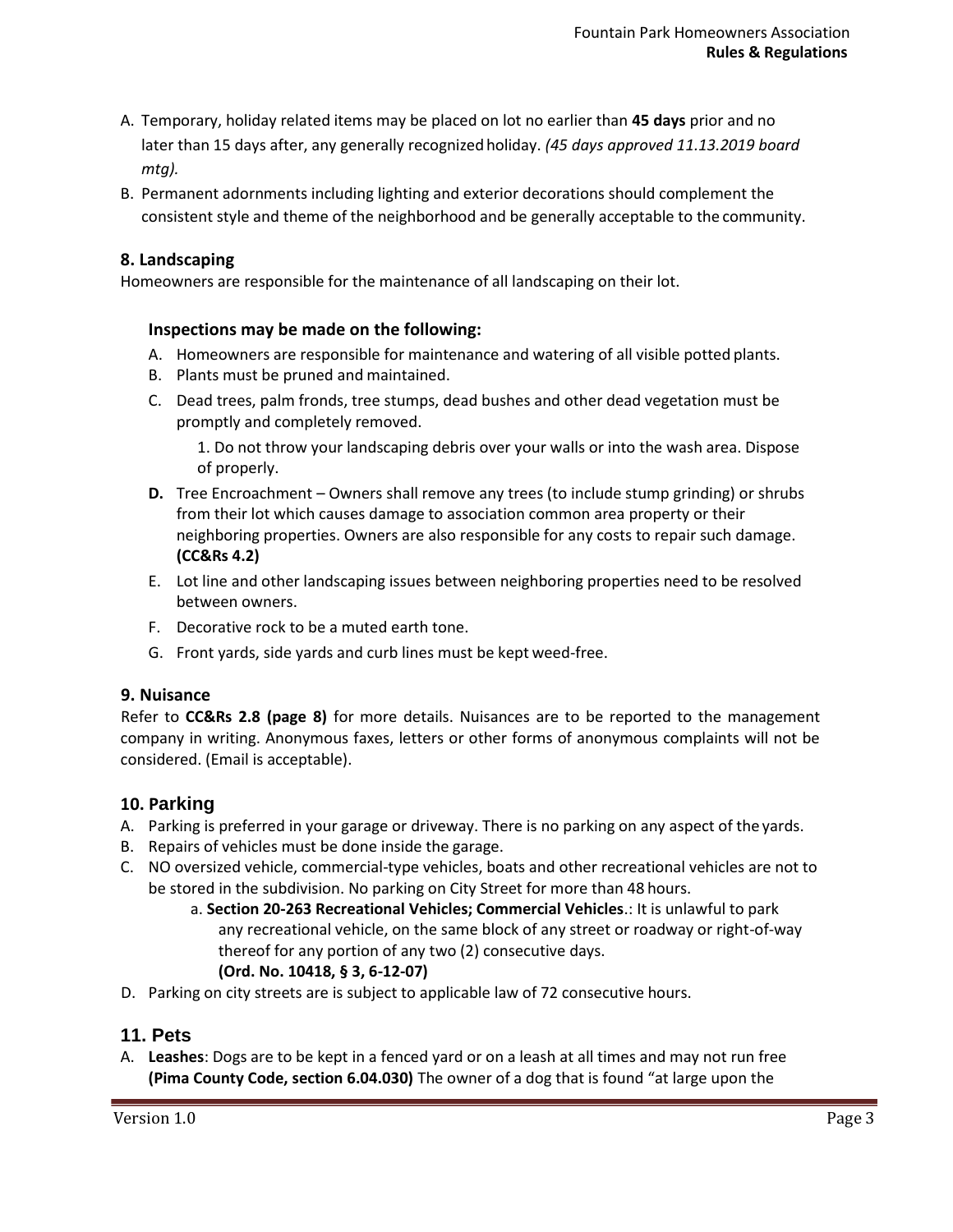Version 1.0 Page 4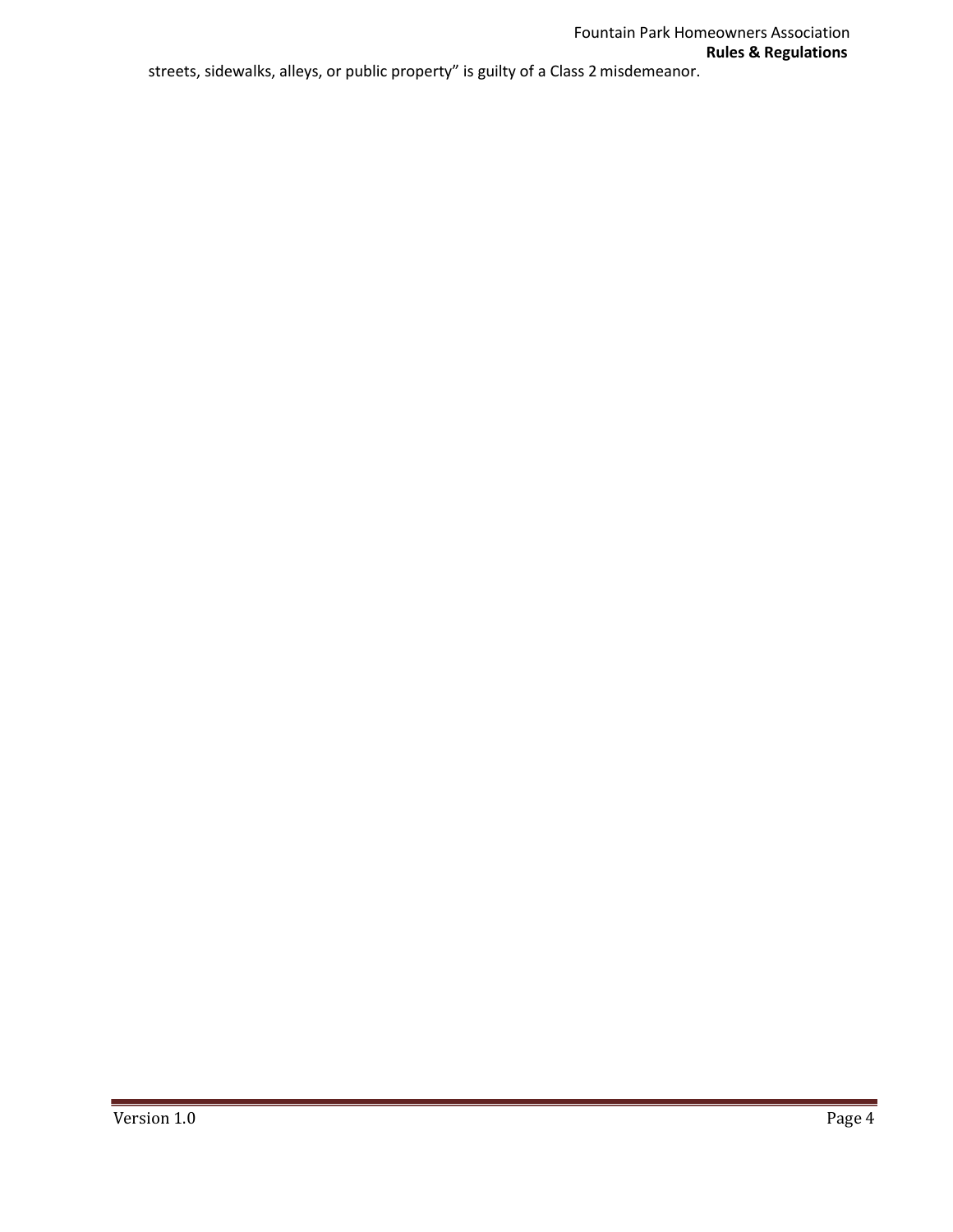- B. **Noise:** Prolonged or Excessive noise from animals is a civil violation. There is a complaint process for noise through **Pima Animal Care Enforcement at 520-243-5900.** For more information visit: [www.pimaanimalcare.org.](http://www.pimaanimalcare.org/)
- C. **Pet Waste**: is to be removed immediately by the pet owner. It is unlawful for the owner or the person with custody of the dog to fail to promptly remove and dispose of in a sanitary manner any solid dog waste deposited on public property or on private property without the consent of the property owner. A person who commits such a violation is guilty of a Class 3misdemeanor.

# **12. Pool**

The pool facilities are a private common area amenity paid for by the homeowners. Residents are responsible for their guests at all times. All residents are to take responsibility for keeping all amenities secured; for safety as well as deterring vandalism**.**

**Follow posted pool rules**. The pool rules are posted on the west side of the ramada structure.

**NOTE: Any owner or their guest caught damaging or vandalizing common area property will have use of amenities revoked. The Association will seek legal recourse to recover costs of damage to any HOA community property.**

**PETS ARE NOT ALLOWED IN THE POOL AREA – PIMA COUNTY HEALTH CODE**.

### **13. Rentals**

Rentals are allowed in Fountain Park. **(Fountain Park CC&Rs, Article 2, Use and Restrictions, 2.3 Renting)**. All tenants are required to abide by all CC&Rs, Rules & Regulations. Owner is responsible for tenants in their property.

- A. **Section 2.1 Private Residential Purpose Only**  Each lot may be used only for single family residential purposes only.
- B. If you rent your unit **(Arizona's Planned Communities Act 33-1806.1 Section C,)** you are required to complete the Rental Information Form and return it to the management company within 10 days after the rental begins. The form is located on the website or the management office.

### **14. Sales Estate, Garage & Community**

These activities are allowed in Fountain Park. Please notify the Management Company if you would like to notify the community via email broadcast.

# **15. Satellite Dish, Antennas or Over–the-Air Reception Devices**

Refer to **CC&Rs Section 2.4** and OTARD FCC Ruling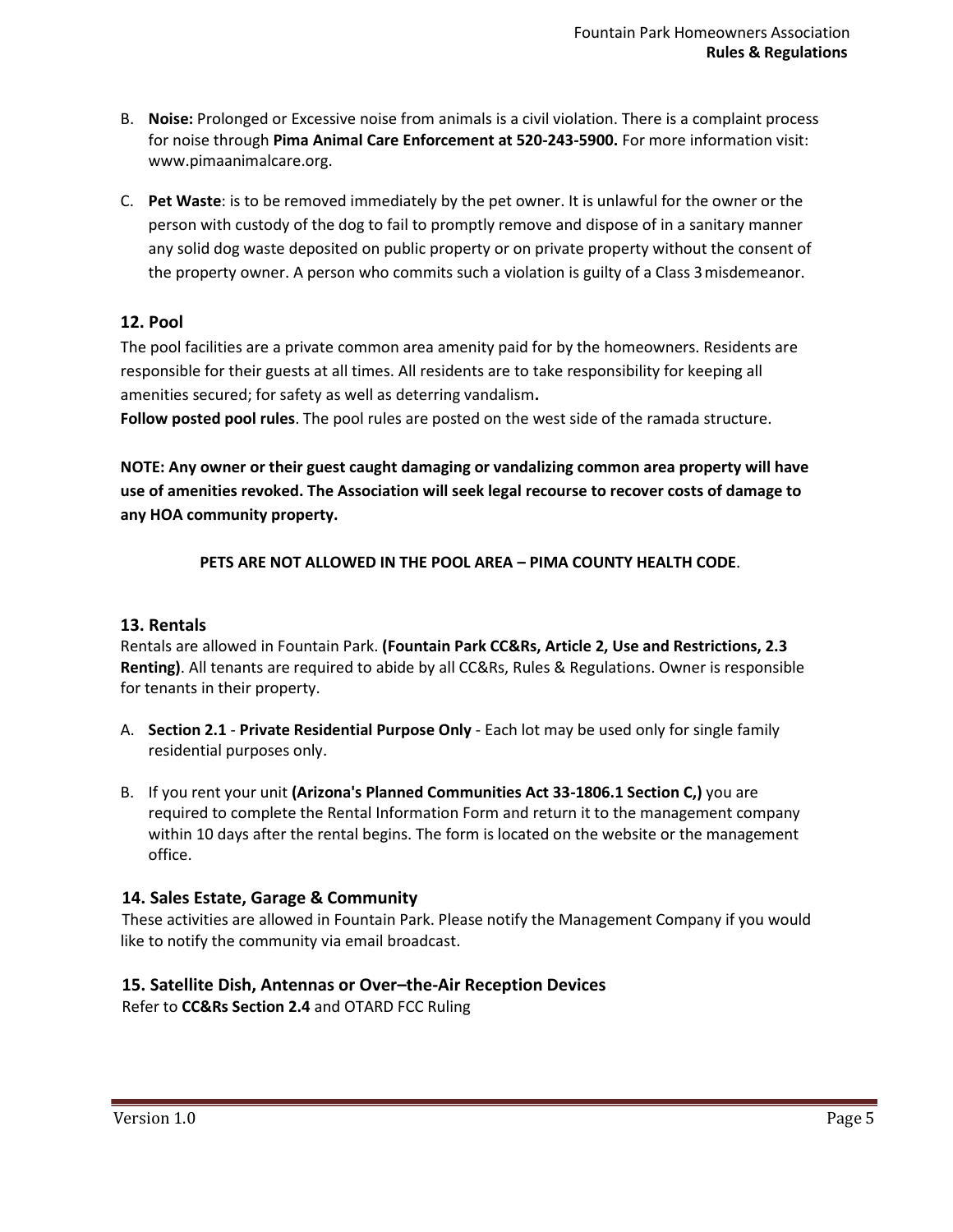# **16. Signs**

Real estate signs may be placed in homeowner's yard when needed. Security Company signs less than one square foot may be placed in the yard. **Advertising and Promotional signs can only be displayed for the duration of the work project.** Political signs are permitted as long as they comply with the AZ Revised Statutes, as revised from time to time. **(ARS 33-1808)**

### **17. Storage Pods**

Storage pods are allowed on driveway or in garage for a maximum time of 72 hours unless special arrangement are made with Board approval

### **18. Trash/ Recycle Containers**

Trash & recycle containers are to be concealed; stored in the garage or behind your fenced area. Containers should be placed on curb for collection the evening before collection and must be removed on the evening of collection. *Please ensure all trash is placed in plastic trash bags inside your trash to avoid animal invasion.*

### **19. Inspection of Association Records**

Any association member (or his/her designated agent) may, after having made a request in writing, inspect permitted financial and other records of the association as defined by **ARS 33-1805** or most current AZ Revised Statutes. Comments, suggestions or concerns must be in writing and may be mailed to the property management company or sent via e-mail to the board of directors. Should the situation require immediate attention, please call the management office and the board will be notified.

Additional guidelines are located in the Declaration of CC&Rs and the Bylaws. Homeowners and the Association must also follow City of Tucson Ordinances, Pima County Ordinances, Master Association Governing documents, State Laws, and Federal Laws.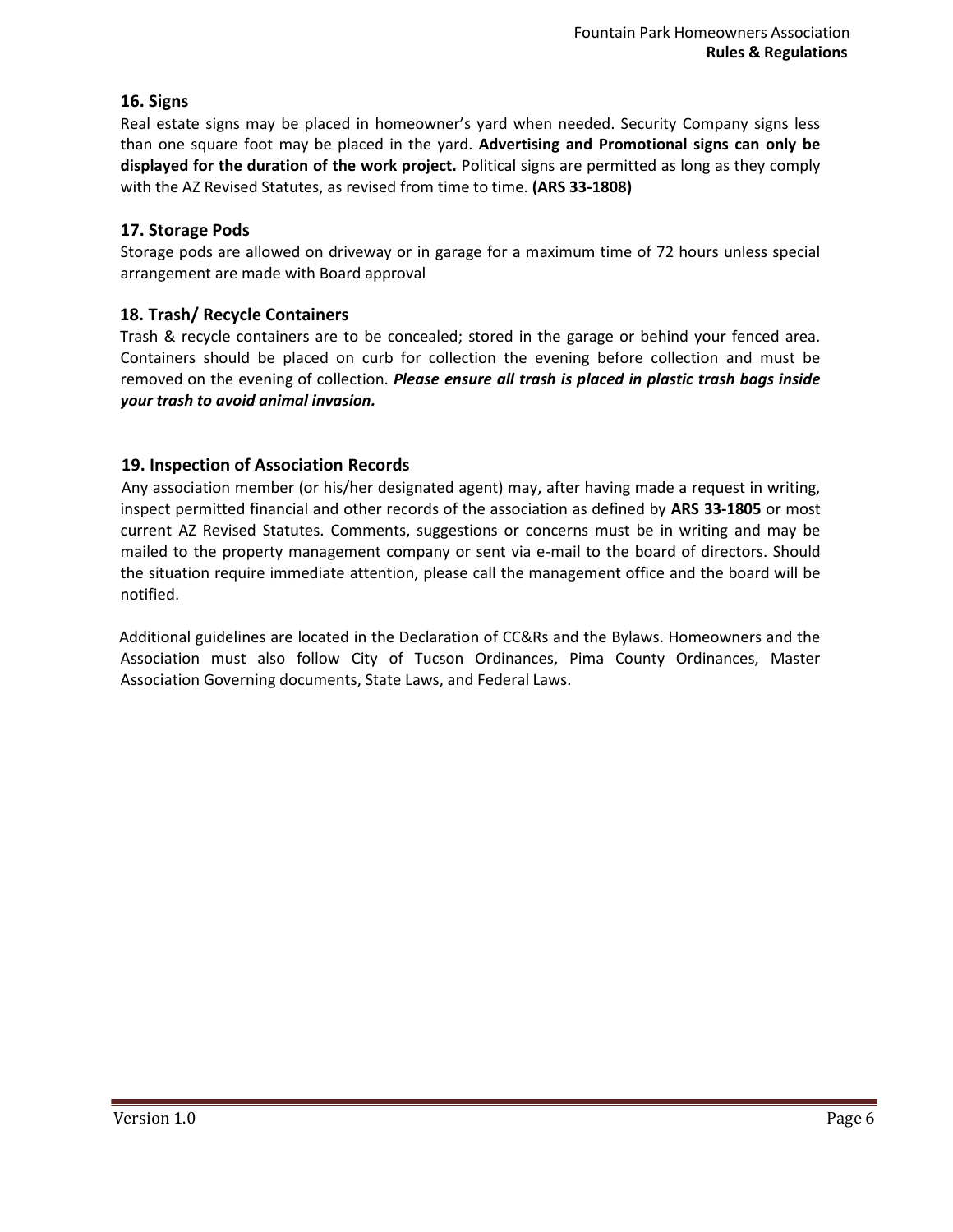# **II. Definitions, Inspection & Enforcement**

#### **Infraction**

Failure to comply with the CC&Rs, The Bylaws, the Rules and Regulations and the Architectural and Landscaping Guidelines and any other guidelines adopted by the Board of Directors and as outlined by the Association. In the case of an infraction, the board will offer up to two (2) reminders to correct the problem, at which point, if the owner has not corrected the infraction, the situation will be brought before a hearing committee, where a further level of enforcement action may betaken.

#### **Inspection Process**

Front yards and common area inspections will be held monthly by the Management Company. If upon inspection, or as a result of a legitimate complaint filed in writing by a Fountain Park Association resident, a member is in noncompliance with the Covenants, Conditions and Restrictions (CC&Rs), Rules, or other governing document, the homeowner will be notified. All infractions and violations will be recorded by the authorized inspector and kept on file following the inspection.

#### **Non-Compliance or Violation**

A situation that has progressed to the point that the Board believes an imposition of fines may be required to obtain corrective action. A violation may be deemed as repetitive if the noncompliance is continuing, and the issue has not been resolved between the homeowner and the Board. This could result in continued fines until a resolution has been reached.

#### **Enforcement Process – In Accordance with AZ Revised Statutes**

**STEP I:** When an infraction of the CC&Rs, Bylaws, Rules and Regulations, or Architectural and Landscape Guidelines has been observed by the management company or submitted in writing by a Fountain Park Association resident, the homeowner will be notified by letter as a "**Friendly Reminder"** to comply.

**STEP II: Notice of Violation:** If the violation or non-compliance continues **(21) twenty one** calendar days beyond the date the "Friendly Reminder" is sent or if the same rule or provision of the Governing Documents is subsequently violated within 90 days of its resolution, a written "Notice of Violation / Non-Compliance, together with a request to Cease and Desist from the "repeated" violation shall be sent to the owner of the Lot (and property manager, if applicable). The letter will contain information required by AZ Revised statutes. The homeowner is responsible to take corrective action within **(21) twenty one** calendar days, unless (depending on the infraction) immediate correction action is to be taken as determined by the board**. However, parking violations are to be corrected immediately.**

**STEP III:** If corrective action is not taken within **(21) twenty one** calendar days of the date of the "Friendly Reminder" or the same infraction is noted on a second inspection, the homeowner will be sent a letter entitled "2nd Reminder" by the managing agent advising him/her that the Board of Directors is requesting the infraction be corrected within fifteen (15) days. In order to officially